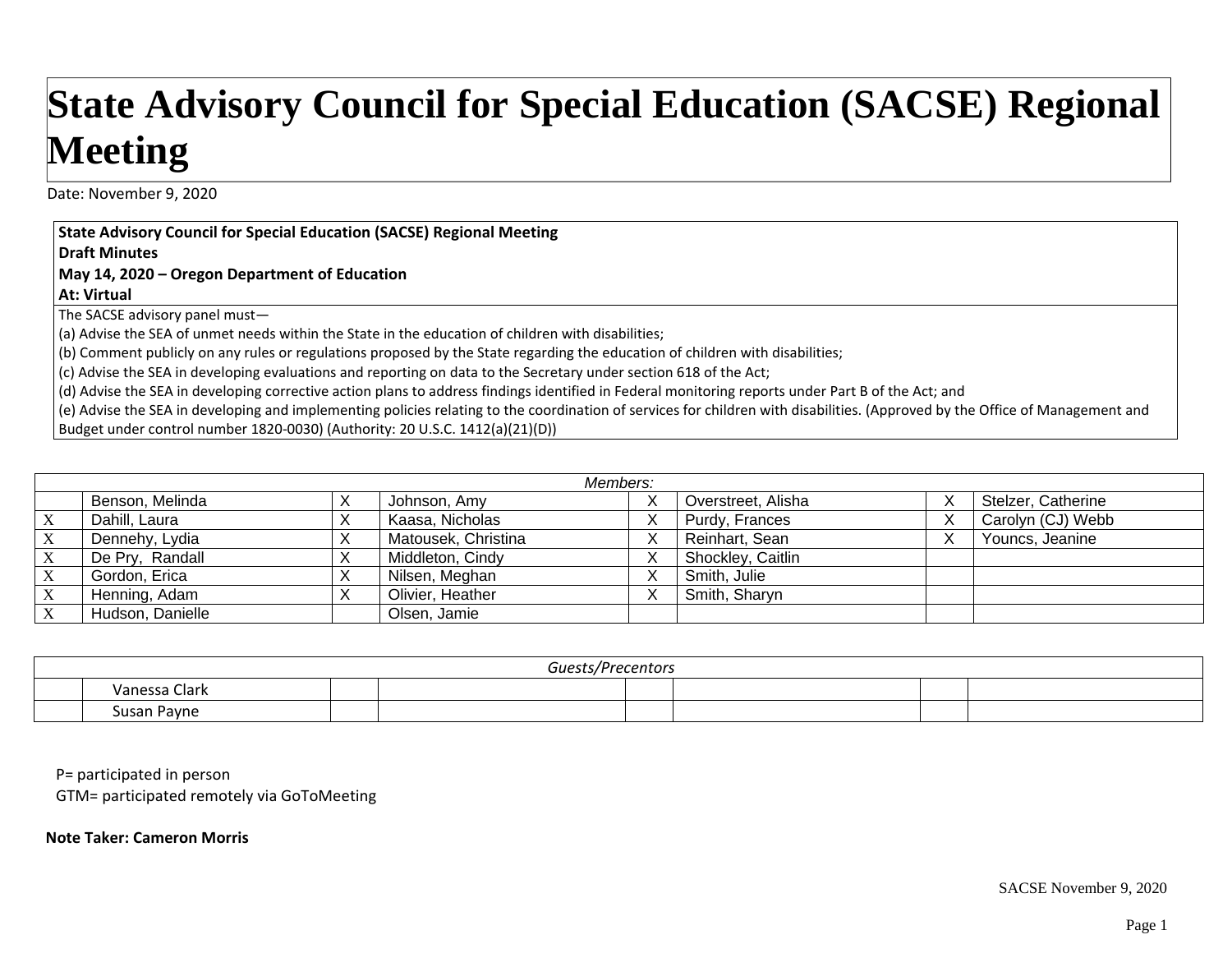| <b>Topic</b>                                                                                                                              | <b>Discussion</b>                                                                                                                                                                                                                                                                                                                                                                                                                                                                                                 | <b>Action/ Who/When</b>                                                                                                      |
|-------------------------------------------------------------------------------------------------------------------------------------------|-------------------------------------------------------------------------------------------------------------------------------------------------------------------------------------------------------------------------------------------------------------------------------------------------------------------------------------------------------------------------------------------------------------------------------------------------------------------------------------------------------------------|------------------------------------------------------------------------------------------------------------------------------|
| Welcome by Eric Wells (Director ODE)                                                                                                      | New members Alisha Overstreet, Lydia<br>$\bullet$<br>Dennehy and Amy Johnson introduced<br>themselves to SACSE.<br>Director Eric Wells lead a Covid-19 Check-in.<br>$\bullet$                                                                                                                                                                                                                                                                                                                                     |                                                                                                                              |
| Oregon Open Learning Introduction:<br>(Vanessa Clark and Susan Payne), ODE<br>Oregon Open Learning Lead)                                  | Vanessa Clark and Susan Payne for Andy<br>$\bullet$<br>Byerly and Oregon Open Learning gave an<br>update on the OAR Commons which is a<br>large free digital library. They are working on<br>a draft framework and feedback form.<br>Chair Julie Smith talked about the<br>integrating of resources and making the<br>resources accessible and support Special<br>Education teachers who are often silod.<br>Jeremy spoke on how SACSE will continue to<br>have a voice in the Oregon Open Learning<br>committee. | OregonOpenLearning@ode.state.or.us for<br>questions and feedback.<br><b>Oregon Open Learning Powerpoint</b>                  |
| Adopt Agenda and Approve the<br>January and May Minutes                                                                                   | Julie said January minutes were adopted in May<br>$\bullet$<br>so all that is left is to adopt May minutes.<br>Chair Julie had an anonymous approval of the<br>Agenda with the change in speakers as Vanessa<br>Clark and Susan Payne.<br>Lydia and Danielle approved the May minutes as<br>$\bullet$<br>is.                                                                                                                                                                                                      |                                                                                                                              |
| Committee Conversation<br>Introduce new smartsheet<br>forms: (Cameron Morris, ODE)<br>Committee breakout groups (Eric<br>Wells, Director) | Cameron introduced the Smartsheet SACSE<br>$\bullet$<br>applications. There was a request to. add<br>section for Districts, Other (juvenile justice,<br>etc.)<br>Post rules on Public Comment. Video length.<br>$\bullet$<br>Etc.<br>Constituency Report (for use by SACSE<br>members)                                                                                                                                                                                                                            | <b>Smartsheet SACSE Applications Please email</b><br>$\bullet$<br>Cameron Morris or Jeremy Wells changes you'd<br>like made. |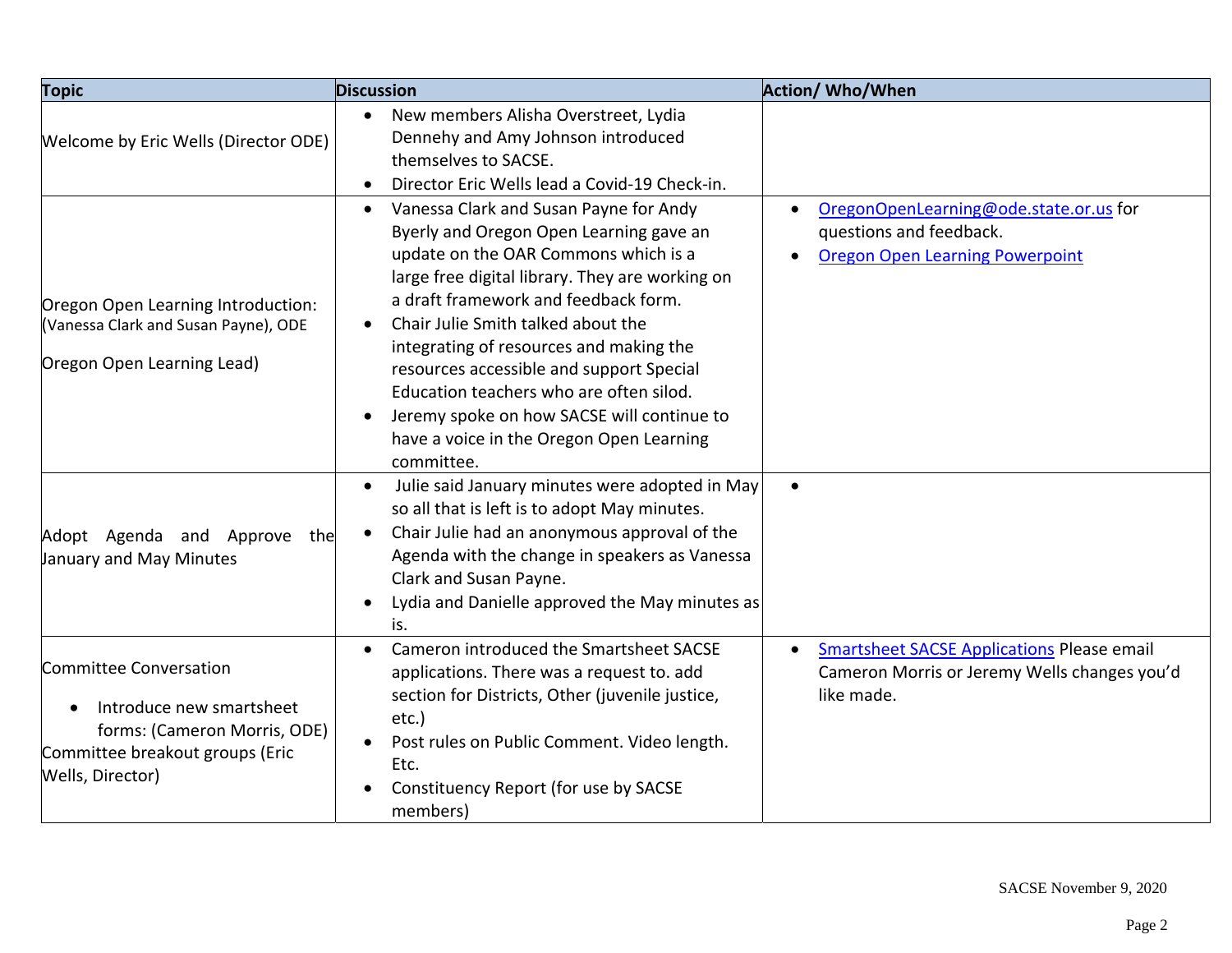| Committee and Constituents Reports | Danielle Hudson said parents are having<br>$\bullet$<br>trouble monitoring CDL and administrators<br>and teachers not wanting to return onsite.<br>Lydia said she is hearing from parents that<br>$\bullet$<br>IEP and behavior issues work not being<br>specific.<br>Frances Purdy said parents want the kids<br>$\bullet$<br>back at school because they aren't sure how<br>to help them.<br>Catherine Stelzer said foster parents are<br>also struggling with CDL and behavior<br>students.<br>Cindy Middleton submitted and read her<br>constituency report.<br>Heather Olivier said families that are<br>contacting us are indicating that schools are<br>telling families that they can't do what is<br>included in the IEP and making changes to<br>the IEP without meaningful parent<br>participation.<br>Sean Reinhart expressed that students in<br>$\bullet$<br>High School are overwhelmed by the<br>amount of work. "F" data at all time high.<br>Amy Johnson said how<br>"I see some kids whose parents are unable<br>to help them and they are really falling<br>behind. The school is doing their best but it's<br>hard to help students without face to face<br>time."<br>Christina Matousek stated she has heard an<br>echoing voice of parents being tired and not<br>being able to manage IEP needs. Parents are | Cindy Middleton submitted a constituency report<br>that she read. She asked how are stakeholders<br>involved during this time? For future agenda items<br>to include SDI and other related goals to provide<br>for these needs being unmet in these districts.<br>Heather Olivier talked about local control of<br>Districts versus ODE Guidance and Districts have<br>been making IEP changes without meaningful<br>parent participation.<br>The Zoom Chat was requested to be added to the<br>minutes. |
|------------------------------------|--------------------------------------------------------------------------------------------------------------------------------------------------------------------------------------------------------------------------------------------------------------------------------------------------------------------------------------------------------------------------------------------------------------------------------------------------------------------------------------------------------------------------------------------------------------------------------------------------------------------------------------------------------------------------------------------------------------------------------------------------------------------------------------------------------------------------------------------------------------------------------------------------------------------------------------------------------------------------------------------------------------------------------------------------------------------------------------------------------------------------------------------------------------------------------------------------------------------------------------------------------------------------------------------------------------------------------------|----------------------------------------------------------------------------------------------------------------------------------------------------------------------------------------------------------------------------------------------------------------------------------------------------------------------------------------------------------------------------------------------------------------------------------------------------------------------------------------------------------|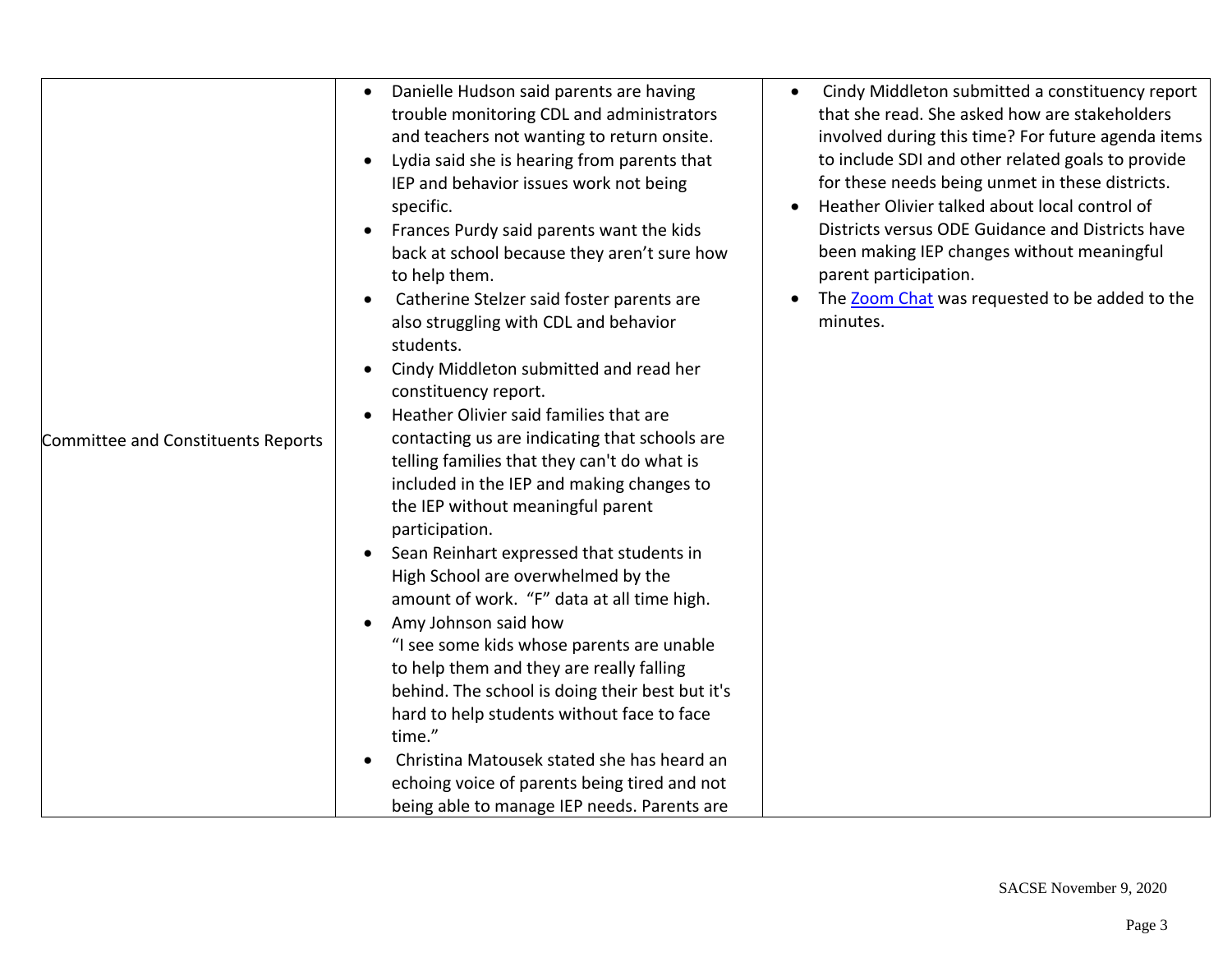| also concerned about equity needs and           |
|-------------------------------------------------|
| students falling behind in learning.            |
| Danielle Hudson agreed with Sean about the      |
| "F" rate being super high and that we are       |
| trying to put out language that students        |
| receiving sped should receive an "I" instead    |
| of an "F." There is a lot of push back about    |
| this.                                           |
| Amy Johnson said she sees some kids whose       |
| parents are unable to help them and they        |
| are really falling behind. The school is doing  |
| their best but it is hard to help students      |
| without face to face time.                      |
| Christina Matousek said she has heard an        |
| echoing voice of parents being tired and not    |
| being able to manage IEP needs. Parents are     |
| also concerned about equity needs and           |
| students falling behind in learning.            |
| Caitlin Shockley expressed concerns that        |
| students/parents of children with significant   |
| needs are being told they will be marked        |
| absent when they log in but do not              |
| participate in virtual                          |
| meetings/activities/classes                     |
| Callie Kackley said that Parents are feeling    |
| like their children aren't getting access to an |
| education. The online learning is difficult to  |
| access for many kids with disabilities. Not     |
| necessarily from my district, but from others   |
| across the state who are strongly advocating    |
| that kids get to go back to school.             |
| From C.J. Webb said they have been              |
| providing Pre-Employment Transition             |
| Services virtually. However to a much lower     |
|                                                 |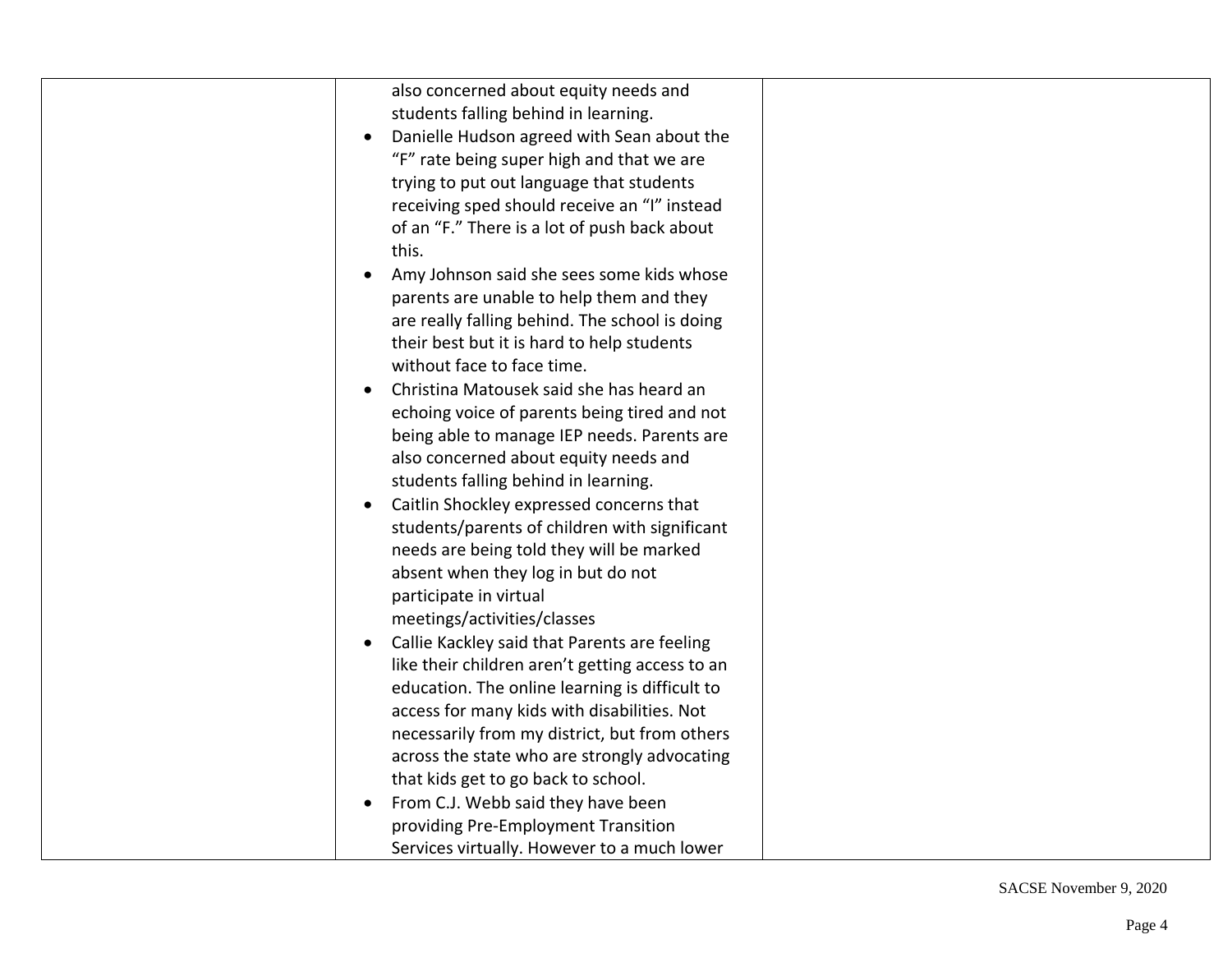| number but they are happening some. Also, I      |
|--------------------------------------------------|
| wanted to share (if time) that State Rehab       |
| Council (SRC) is trying to develop a Youth       |
| Council, and there is a flyer--as well as it may |
| be something to consider for adding youth        |
| eventually to this council.                      |
| Erica Gordon said                                |
| "Thank you for that Cindy-you always are         |
| so articulate. I literally just texted my        |
| daughter's teacher that she won't be             |
| attending her 10:30 class. I know how hard       |
| I'm working as a parent to support her and I     |
| cannot imagine what it's like for others who     |
| do not have the skills, supports or resources    |
| that my family has. As an educator, that is      |
| always on my mind. I will say, we DO need        |
| more funding to support our students better      |
| to do this in a better, creative and SAFE        |
| way."                                            |
| Lydia Dennehy expressed that from personal       |
| experience our IEP team has been very good       |
| at encouraging my son to participate in his      |
| IEP and I have been present to fill in gaps      |
|                                                  |
| Alisha Overstreet expressed that she would       |
| echo everything Cindy shared, and I am           |
| concerned about the future impact of the         |
| current school environment. How will we          |
| address regressions of social-emotional skills   |
| impacting students with disabilities. Her        |
| concern is that students will be "pushed"        |
| back into special education/life skills          |
| classrooms post COVID (especially in smaller,    |
| rural districts) due to the regressions.         |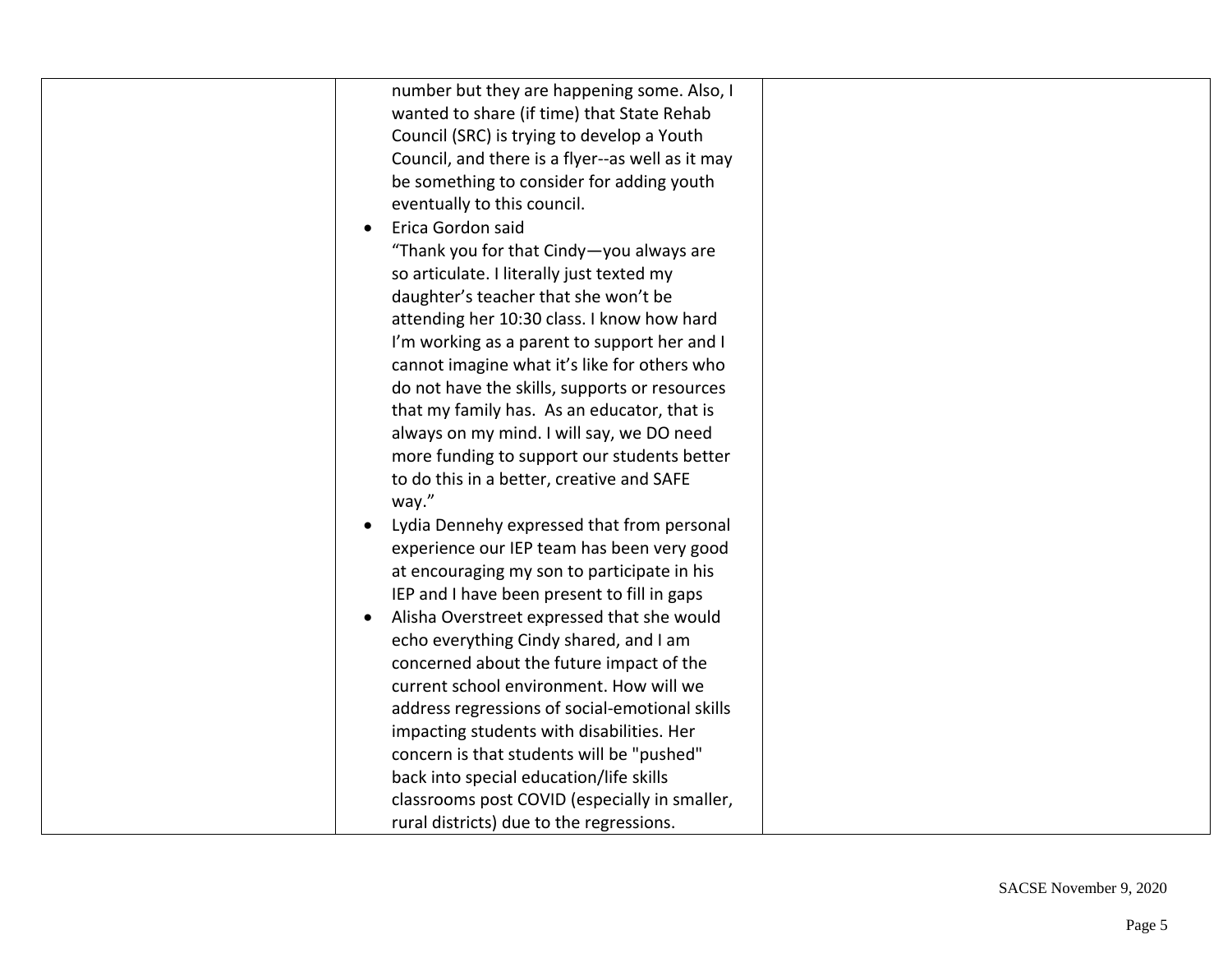| Updates from ODE: (Eric Wells,<br>Director)<br>Guidance document(s) update<br>How SACSE will Advise ODE<br>Share jointly created goals | From Laura Dahill said she also worries<br>$\bullet$<br>about CTE classes and kids benefitting from<br>the hands-on activities/learning.<br>Heather Olivier said that Transition services<br>is another area that we receive a lot of calls.<br>Meghan Nilsen agreed with Alisha about<br>moving back into self contained classrooms.<br>We are back in person and have run into this<br>because of safety (students who will not<br>keep masks on, out of seat behaviors, etc.)<br>From Danielle Hudson expressed concern<br>about the number of students who will be<br>referred to sped once we return to school.<br>Jeremy spoke on the long legislative session<br>that is coming up and that the Legislative<br>Committee will have a lot to track. Also, if<br>you want to be on the committee to please<br>email Jeremy or Cameron. SACSE members<br>can speak as a citizen but not as SACSE<br>member when making Public Comment to<br>the Legislature.<br>Eric Wells presented the Ready Schools Safe<br>Learners report and the recent changes in<br>the metrics and the importance of<br>partnering with local public health officials in<br>districts. | Julie asked Children are asking how they can "talk"<br>$\bullet$<br>to our counselors without using video chat that<br>their caregivers can hear. Eric said they don't have<br>an answer now but hope with that kids returning<br>back to school there can be that again.<br>Caitlin Shockley asked Can you speak to<br>$\bullet$<br>"allowable" versus "required" for areas that meet<br>criteria? Local education leaders make the call<br>based on their school communities.<br>Erica Gordon asked if you email this to us please? I<br>$\bullet$<br>couldn't open it from the chat Eric said yes,<br>Cameron will get the pdf out.<br>Callie Cackley asked about cohorts. Nothing in<br>$\bullet$<br>guidance on number of cohorts but structure of<br>cohorts and keeping them small. |
|----------------------------------------------------------------------------------------------------------------------------------------|---------------------------------------------------------------------------------------------------------------------------------------------------------------------------------------------------------------------------------------------------------------------------------------------------------------------------------------------------------------------------------------------------------------------------------------------------------------------------------------------------------------------------------------------------------------------------------------------------------------------------------------------------------------------------------------------------------------------------------------------------------------------------------------------------------------------------------------------------------------------------------------------------------------------------------------------------------------------------------------------------------------------------------------------------------------------------------------------------------------------------------------------------------------------|--------------------------------------------------------------------------------------------------------------------------------------------------------------------------------------------------------------------------------------------------------------------------------------------------------------------------------------------------------------------------------------------------------------------------------------------------------------------------------------------------------------------------------------------------------------------------------------------------------------------------------------------------------------------------------------------------------------------------------------------------------------------------------------------|
| <b>New Business</b><br><b>TAESE Next Steps</b><br>$\bullet$<br>Discussions on future<br>Joint Meetings                                 | Julie presented on the joint meeting with<br>$\bullet$<br>SICC and creating joint goals.                                                                                                                                                                                                                                                                                                                                                                                                                                                                                                                                                                                                                                                                                                                                                                                                                                                                                                                                                                                                                                                                            | <b>November SACSE Powerpoint</b><br>$\bullet$                                                                                                                                                                                                                                                                                                                                                                                                                                                                                                                                                                                                                                                                                                                                              |

SACSE November 9, 2020